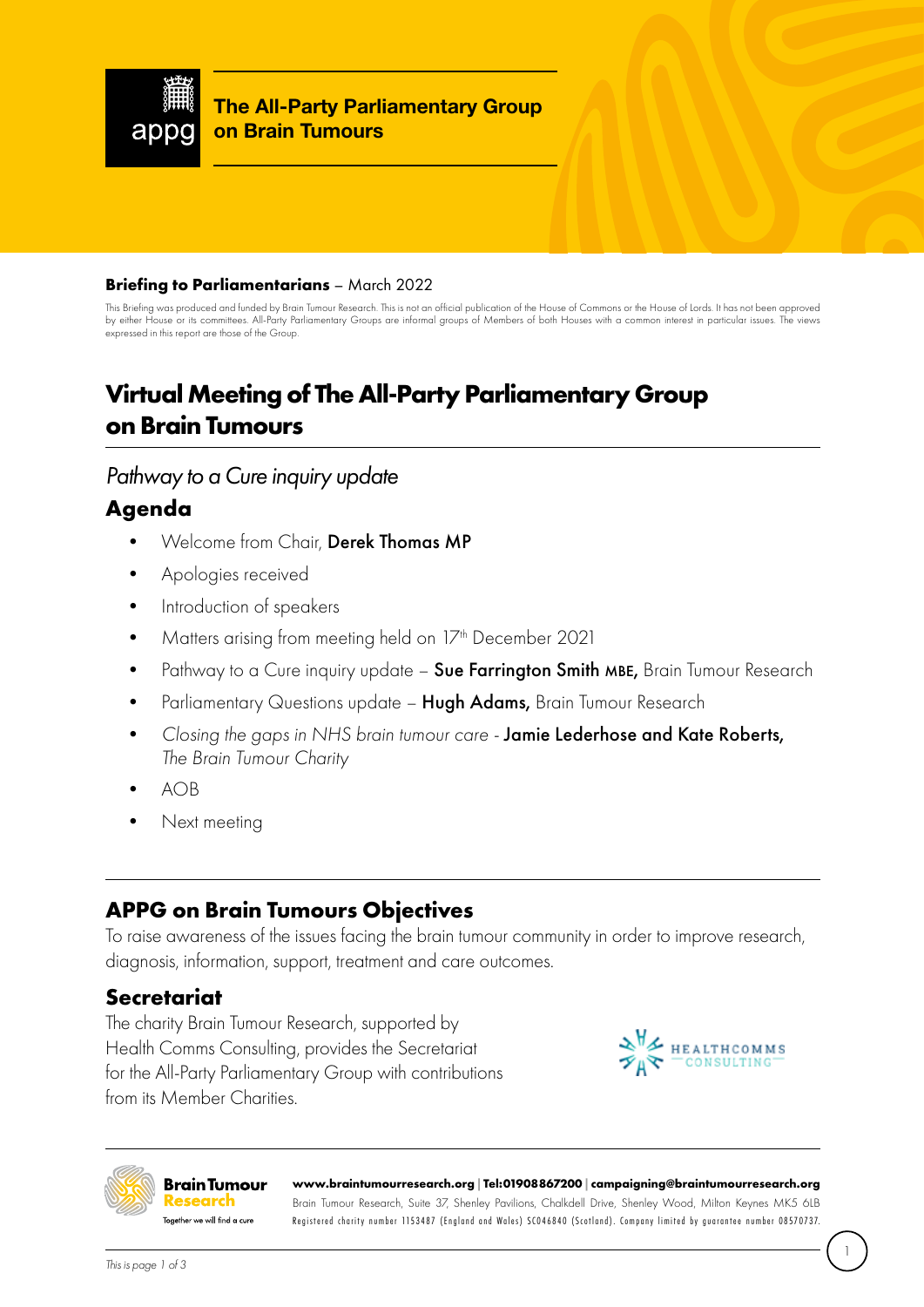

## **Pathway to a Cure inquiry update**

*The Pathway to a Cure – breaking down the barriers inquiry* was launched at the 13<sup>th</sup> July 2021 meeting of the APPGBT.

The context of this inquiry is that since the landmark 2016 Petitions committee report into funding for brain tumour research, there has been another report into brain tumour research from the Department of Health and Social Care (DHSC), oral evidence sessions from the Petitions Committee, a £40 million funding announcement from the National Institute for Health Research (NIHR) and Westminster Hall debates. Many Parliamentary Questions have been asked and comments made in debates, but funding issues for vital brain tumour research continue to be raised and barriers continue to be identified.

This inquiry aims to bring clarity to the lack of progress by scrutinising commitments made in recent years and assessing progress, as well as seeking evidence from patient, researcher, and clinician experts. This evidence will form the basis of a report with key recommendations for Government.

At today's meeting, Sue Farrington Smith MBE, Chief Executive of Brain Tumour Research and inquiry panel member, will provide an update on the inquiry following written evidence collation from those involved in clinical and lab-based research and oral evidence sessions involving funders, clinicians and scientists.

# **Parliamentary Questions**

Parliamentary Questions are a vital piece of the political 'toolkit' for Brain Tumour Research, our campaigners and our supporters at Westminster. Fifty-eight brain tumour related Parliamentary Questions have been asked since 17<sup>th</sup> September 2020, with the majority enquiring about Government funding levels. They are also a key way for the APPGBT inquiry to gather information regarding Government funding. Hugh Adams from Brain Tumour Research will report to the APPGBT on the last 18 months of questions and answers at Westminster and focus on what has happened in early 2022 as we try to unpick what the current funding situation is both at Westminster and across the devolved nations.

*continued....*